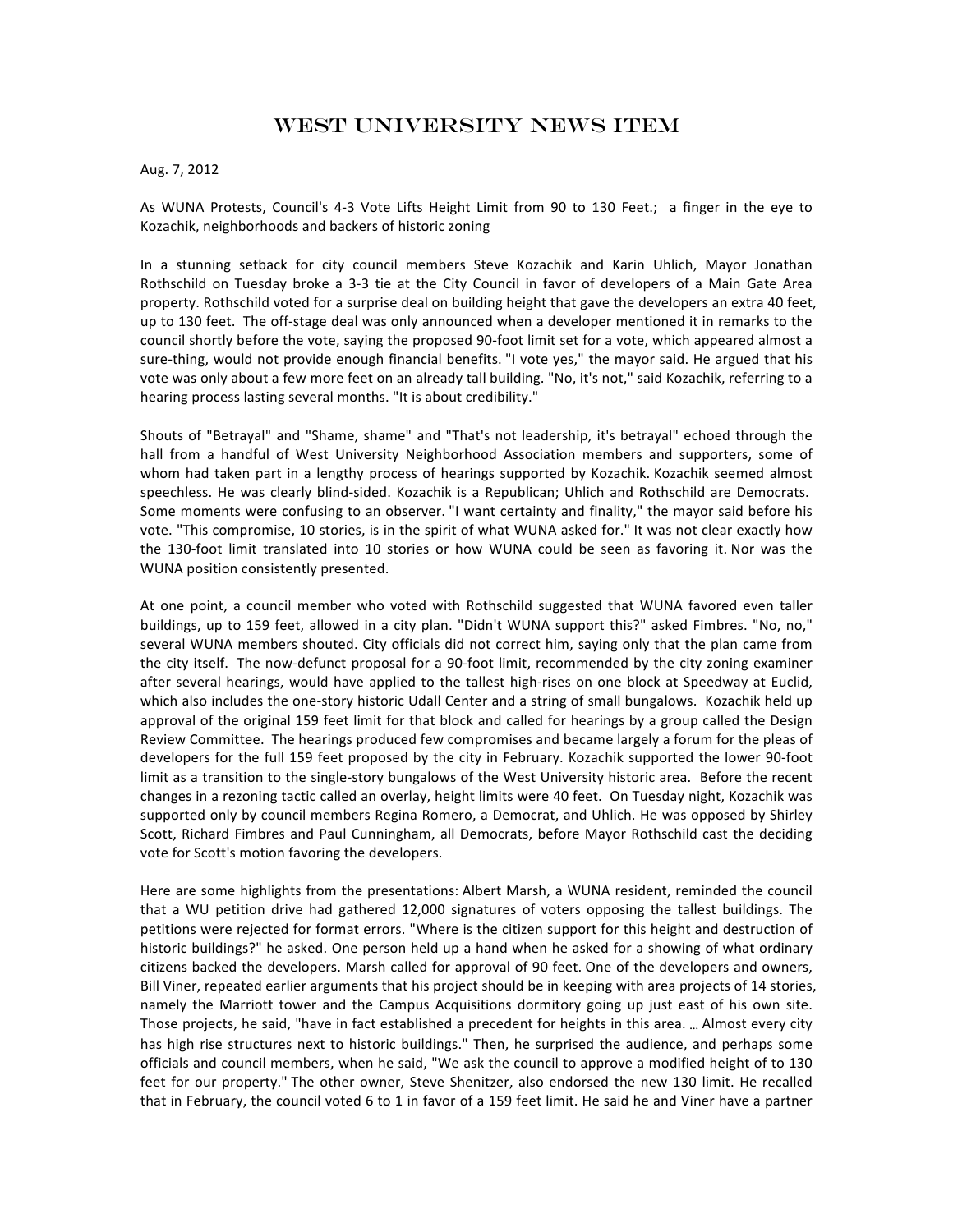for the project, but only at 130 feet. "We are in favor of compromising to 130 feet," he said. He said that west of his project's site, there were few owner occupied parcels. "The entire first block is other uses, not residential," he said. "Our parcel is really a campus development. This is strictly a university area with office use and some residential use." The dean of architecture at the UA, Janice Cervelli, repeated her earlier views in support of the taller height limits. She said the long hearing process had worked. "There were very important compromises and it led to a good solution," she said. She added, "There needs to be consideration for the property owners, relative to heights. We can debate 159 feet, 130 feet, 56 feet, 40 feet. It boils down to the architectural quality. The massing, the fenestration, the context around it." The Viner property should not be restricted to 90 feet, she said. Chris Gans, the WUNA president, backed the 90 feet limit. "An option for greater heights there is inappropriate." He added, "This process was too quick and too incomplete." He said WUNA supported change of use of some of the area's bungalows, "But if it goes through as proposed it will set a precedent that overlays will override historic zoning." Tom Warne, a WUNA board member who works with the Marshall Foundation on Main Gate development, endorsed Viner's proposal for 130 feet. "I recommend and suggest a 130 foot height. That's 30 feet below what was discussed in February." He endorsed Cervelli's comments, saying, "At the end of the day, this area will have the most strict design guidelines in the city of Tucson." John Patterson, a WUNA resident in a 99-year-old house since 1986, said the overlay zoning changes in the WU historic area was wrong. "The overlay ordinance was advanced by and for developers giving them up-zoning without any compromises. The developers drew up their dream plan and saw it adopted." He added that talk of a 130-foot limit was a surprise to the WU neighborhood. "This is the first we've heard of this tonight," he said. He urged the council to endorse the 90-foot limit. Demion Clinco, president of the Tucson Historic Preservation Foundation, said of the overall process in the Main Gate area: "It sets a very dangerous precedent. This was a horrific process." As to building heights, the proposed limits are "still taller than the bulk of Paris. It is a false argument to say we need 150 feet to reach architectural capacity." Diana Lett, of Feldman's Neighborhood Association, just north of the WU area, urged a vote for the 90-foot limit. "We oppose an increase to 130 or 159 feet." The recent WU process is a red flag for her historic area, she said. "The main gate has impacted us in that it's a perceived green light to the development community. We feel that the original Main Gate overlay was a disastrous mistake. These are the pernicious tools of neighborhood destruction." The developers are "transforming the urban core around the university into a student ghetto. It's not good for the city to allow the urban core to be renter dominated It is bad public policy."

With the public hearing period closed, Kozachik waded in. "There's been a lot of talk tonight about good public process," he said. "Now the developers have cut a deal at 130 feet. That raises questions about how transparent and above board the DRC process would be." He proposed that the council reject the deal and made a motion to stick with the proposals of May 8 for a 90-foot limit. Karin Uhlich came to his support for 90 feet. She said that in May the council did not want to appear to be "going one step forward and five steps back. We said no." She added: "What I am hearing Mr. Kozachik say is, `We are sticking with that.' I would support that motion." She seconded Kozachik's motion. As support seemed to be fading, Shirley Scott said the council should support the limit of 130 feet mentioned by the developers. Uhlich asked, "Is this a backroom number? Where did this number come from? This has implications for whether we are going to, as a community, plan for infill." She said the latest twist in the process "could undermine any hope that we have of really planning infill well and making progress in the future." She cited Rio Nuevo and said the council faced a dilemma. "We are going to spend next decade saying, `We won't cut backroom deals.' " But the new talk of 130 feet was, she said, "a number nobody heard of before this meeting. "Mr. Viner, we want you to have a project that is successful . But this path will not get us there." Kozachik picked up the theme. "Let's talk about good public process," he said. "It was clear that the conversations have been happening. If you want to ruin the public's trust, they go ahead and do this. You won't have engaged the people on this. We have got a trust issue with this governing body and how you spend your dollars." He added: "That stinks guys." Regina Romero noted that the city faces new transport choices, "But we really have to do it right. I don't agree with mayor and council making one decision, going back, hearing from the community to bring the heights down, and now today going back and changing it again, without the public process. For us to continue densifying up, we have to do it right